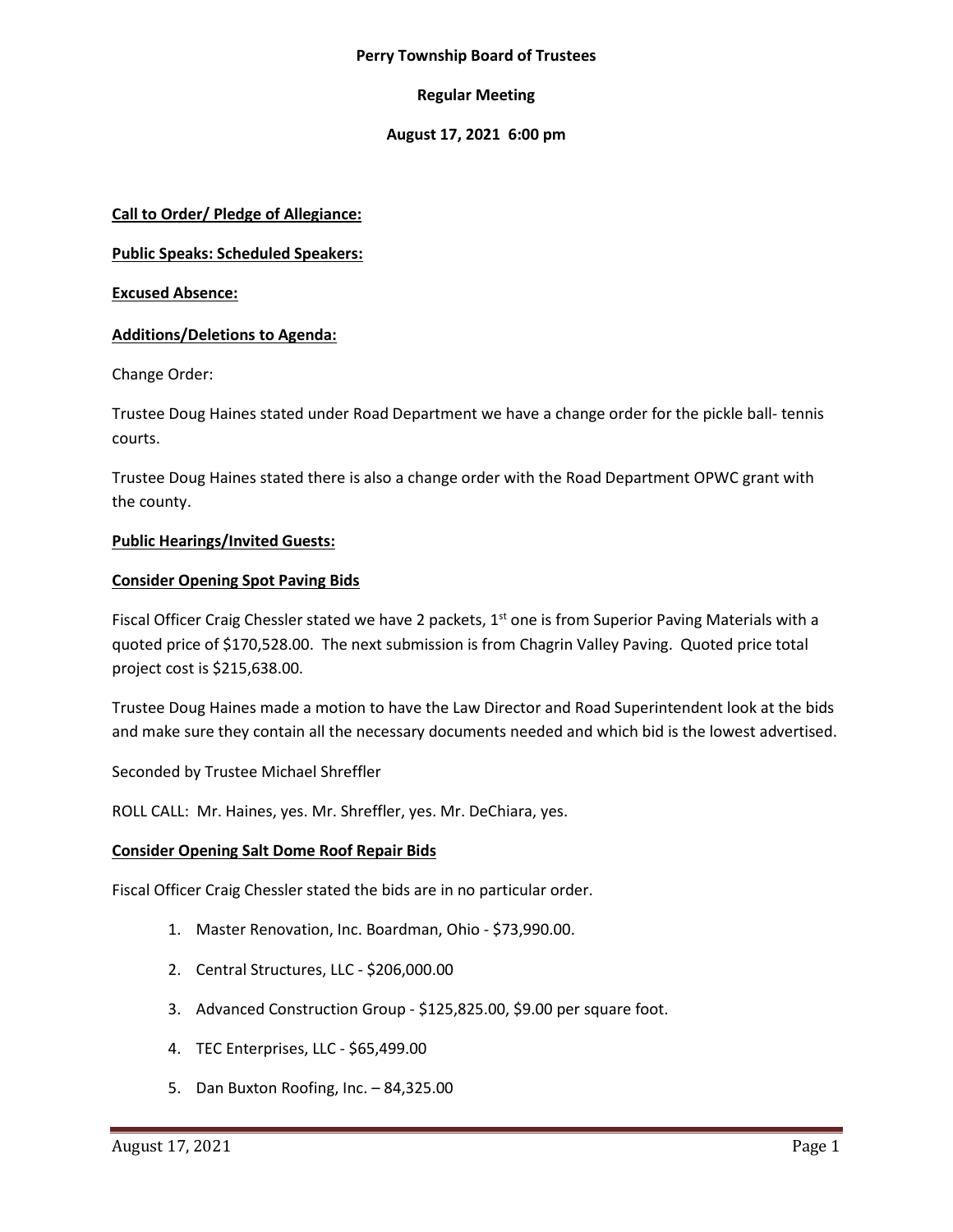6. Bulk Storage, Inc. - \$129,920.00

Trustee Doug Haines stated there were various bids. Trustee Haines made a motion based on the Law Director and Road Superintendent to make sure they were equal and quality of materials are equal, then move forward with the bids. Trustee DeChiara asked Superintendent John Masalko if he received the bid for Quonset Hut. Road Superintendent Masalko stated he had not. Trustee Ralph DeChiara stated he does not want to put a roof on this until we have that information.

Trustee Doug Haines made a motion that we review the bids and make sure they are equal and proceed with it because we have talked about it several times.

Seconded by Trustee Michael Shreffler

ROLL CALL: Mr. Haines, yes. Mr. Shreffler, yes. Mr. DeChiara, as motion stands, no.

#### **Consider Opening Saratoga Ave SW Road Construction Bids.**

Fiscal Officer Craig Chessler stated we received one bid from Chagrin Valley Paving for the Saratoga project. The bid is \$487,000.00. It is the only one received. Trustee Doug Haines asked what was budged. Mr. Carl Oprisch from Hammondtree and Associates responded \$385,000.00. Carl Oprisch stated that would be about 10%. Attorney Hall, if they did exceed the 10% we must reject. Trustee Haines stated it is higher than what it was.

Trustee Haines made a motion to have Law Director and the Road Superintendent Masalko review the bids and bring it back to the board based on over the 10% higher than the engineer original quote was.

Seconded by Trustee Michael Shreffler

ROLL CALL: Mr. Haines, yes. Mr. Shreffler, yes. Mr. DeChiara, yes.

**Communications:** none

#### **Public Speaks on items up for Board Approval:** none

#### **New Business:**

Trustee Doug Haines made a motion to approve bills and payroll in the amount of \$23,184.03 for the week ending 8/3/2021 and bills only in the amount of \$268,283.05 for the week ending 8/10/21 for a combined total of \$291,467.08;

Seconded by Trustee Michael Shreffler

ROLL CALL: Mr. Haines, yes. Mr. Shreffler, yes. Mr. DeChiara, yes.

#### **Fiscal Officer:**

#### **Consider Approval of 07 Lighting District Renewal**

#### **RESOLUTION 2021 – 026**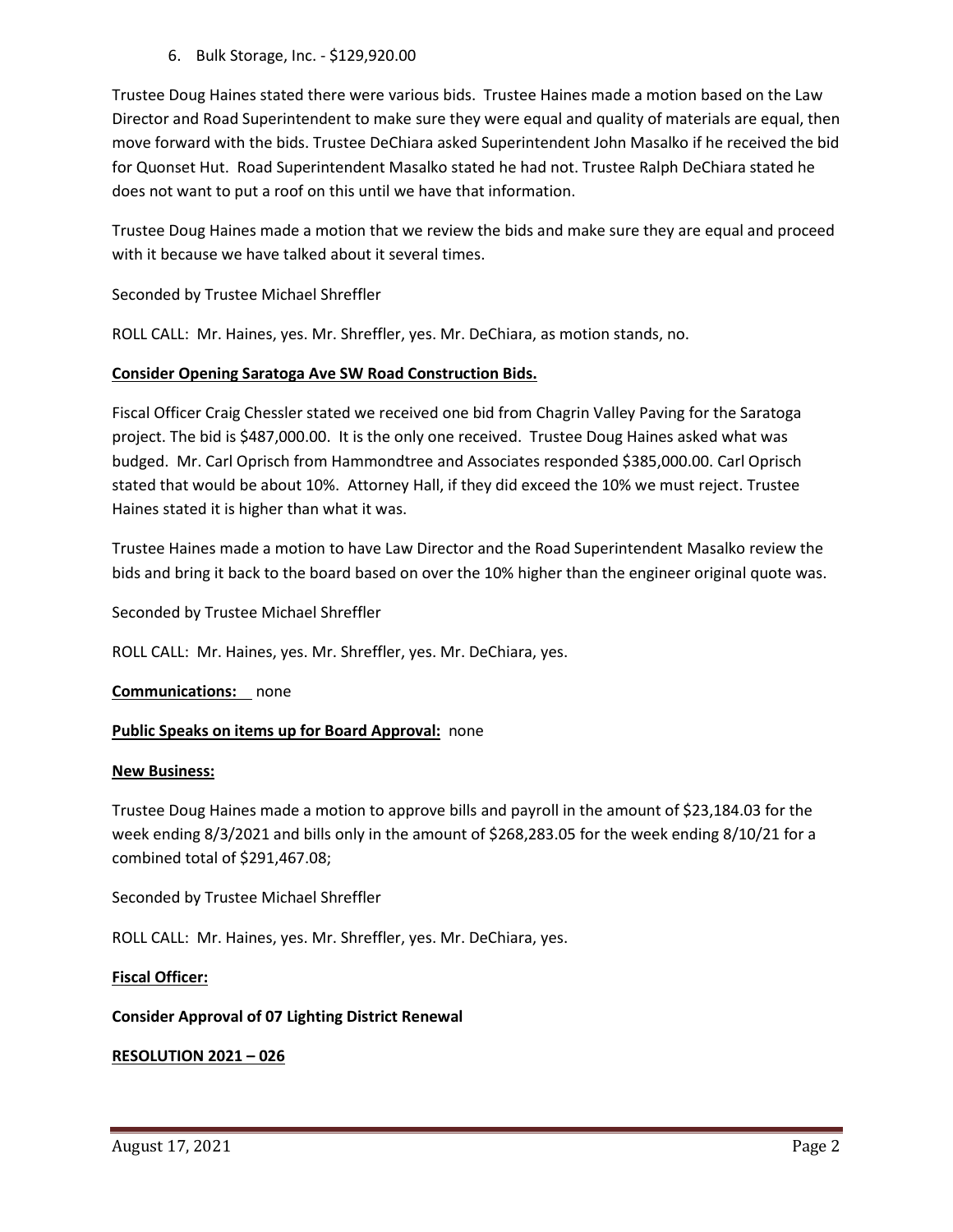Fiscal Officer Craig Chessler asked to consider approval of the 07 Lighting District Renewal. As the past, it is an annual renewal of the district we created for the township. The charges are accessed on taxes based on current rates that providers have in place. He asked if there were any planned increases this year and there was not, according to First Energy and AEP. The prices and assessments will remain the same for the tax year 2021 to be billed in 2022 in the amount \$17,135.40.

Trustee Haines made a motion to approve and renew the Lighting District Renewal with a total township cost of \$17,135.40 be assessed.

Seconded by Trustee Ralph DeChiara.

ROLL CALL: Mr. Haines, yes. Mr. Shreffler, yes. Mr. DeChiara, yes.

#### **Administration:** none

#### **Fire Department:**

### **Consider Resignation of Brad Shaffer Full-Time Member of Perry Township Fire Department**

Trustee Doug Haines stated we have a resignation letter from Brad Shaffer. Chief Sedlock stated he has been in the military for sometime and away for an extended period of time and he has taken an opportunity to move on in Cybersecurity Professional for the Department of Defense. Mr. Shaffer has been in a good period of time but he felt it was in the best interest of his family and they have moved on to take this position with the Department of Defense.

Trustee Haines made a motion that we accept the resignation of full-time firefighter, Brad Shaffer as of August 17, 2021. Has he already been replaced? Chief Sedlock responded, yes.

Seconded by Trustee Ralph DeChiara.

ROLL CALL: Mr. Haines, yes. Mr. Shreffler, yes. Mr. DeChiara, yes.

#### **Police Department:**

#### **2021 Ammunition Purchase**

Police Chief Pomesky stated a quote to purchase ammunition that includes duty and range ammunition and qualification for the officers. Total price is \$6,311.65. That purchase meets state-term pricing. Purchasing from Van's Law Enforcement. This is the lowest price. This price of \$6,311.65 is the correct price.

Trustee Doug Haines made a motion the purchase of ammunition for the Police Department from Vans Law Enforcement not to exceed \$6,311.65.

Seconded by Trustee Michael Shreffler.

ROLL CALL: Mr. Haines, yes. Mr. Shreffler, yes. Mr. DeChiara, yes.

#### **Consider Resignation of Officer Lohr Full-Time Member of Perry Township Police Department**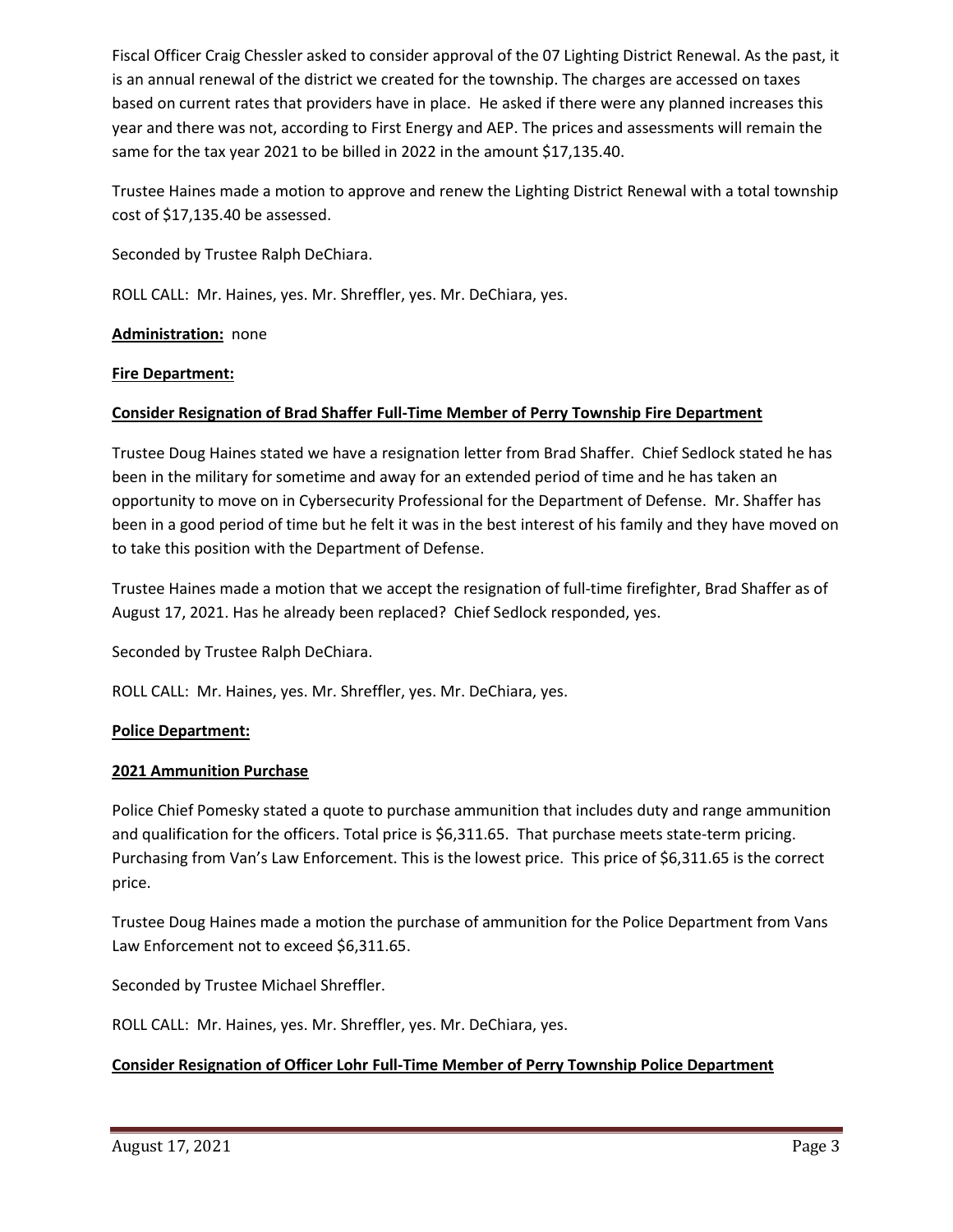Trustee Haines considered a resignation of Officer Lohr. Chief Pomesky stated Officer Lohr turned in a resignation letter to the department. He and his family are moving out-of-state. Chief Pomesky is asking the Board to accept Officer Lohr's resignation effective last Thursday.

Trustee Doug Haines made a motion to accept the resignation of Office Lohr effective August 12, 2021.

Seconded by Trustee Michael Shreffler.

ROLL CALL: Mr. Haines, yes. Mr. Shreffler, yes. Mr. DeChiara, yes.

#### **Road Department:**

# **Consider payment to Hammontree and Associates for the Plymouth Knolls Storm Sewer Improvement Project Phase 2**

Road Superintendent Masalko stated that in Phase 1 it was authorized that Hammontree and Associates to engineer Phase 1 which came out general fund's monies. There was never anything in place for Phase 2 engineering. He received an invoice for \$7,000.00. Road Superintendent Masalko asked the Board direction where the funds should come from, Road Fund or the same as Phase 1 and come out of the general fund? Trustee Doug Haines asked if this is the one that we are working on OPWC to get the grant for? Superintendent Masalko stated, yes. Trustee Doug Haines suggested the general fund.

Trustee Doug Haines made a motion to recommend that we approve the payment to Hammontree and Associates for Plymouth Knolls Storm Sewer Improvement Project Phase 2 and not to exceed the amount of \$7,000.00.

Seconded by Trustee Michael Shreffler.

ROLL CALL: Mr. Haines, yes. Mr. Shreffler, yes. Mr. DeChiara, yes.

#### **Pickle Ball Court**

Trustee Doug Haines gave information on the Pickle Ball Court and underlying soil and courts. He believes they were all probably backed up before. Superintendent Masalko stated Crescent Gardens is a wet area. The Park was even wetter. When they did excavate for the homes in Crescent Gardens, they used Perry Park as a dumping site. When leveled out, they made this area a park. When they were doing proof rolling, they did excavate to see what was under there and it was organic material. That was unforeseen when they bid the project. Road Department is asking for a change of over \$3,500.00 to excavation and agravic and fiber be put on these areas that are bad. Trustee Doug Haines asked if this would solve the problem? Superintendent Masalko stated they are still working on it today and he is to call to see if it improved and if will keep moving forward. Trustee DeChiara asked if this mesh is guaranteed to work? Superintendent Masalko stated, he was sure. Trustee DeChiara stated he doesn't want to spend all the money we are already are spending and \$3,500.00 more only to find out 10 years from now we are going to be back where we are. The other recommendation was to dig it down to the base which was \$25,000.00? Superintendent Masalko stated yes. Trustee DeChiara stated he was okay with the \$3,500.00 if it is going to work. Mr. Chessler stated to President Haines, there was similar problems when we did the basketball court. That seemed to have worked. Mr. Chessler stated that the guy who did the project encountered the same thing. Trustee Doug Haines stated he would make motion that we proceed with the change order of \$3,500.00 and give Superintendent Masalko the okay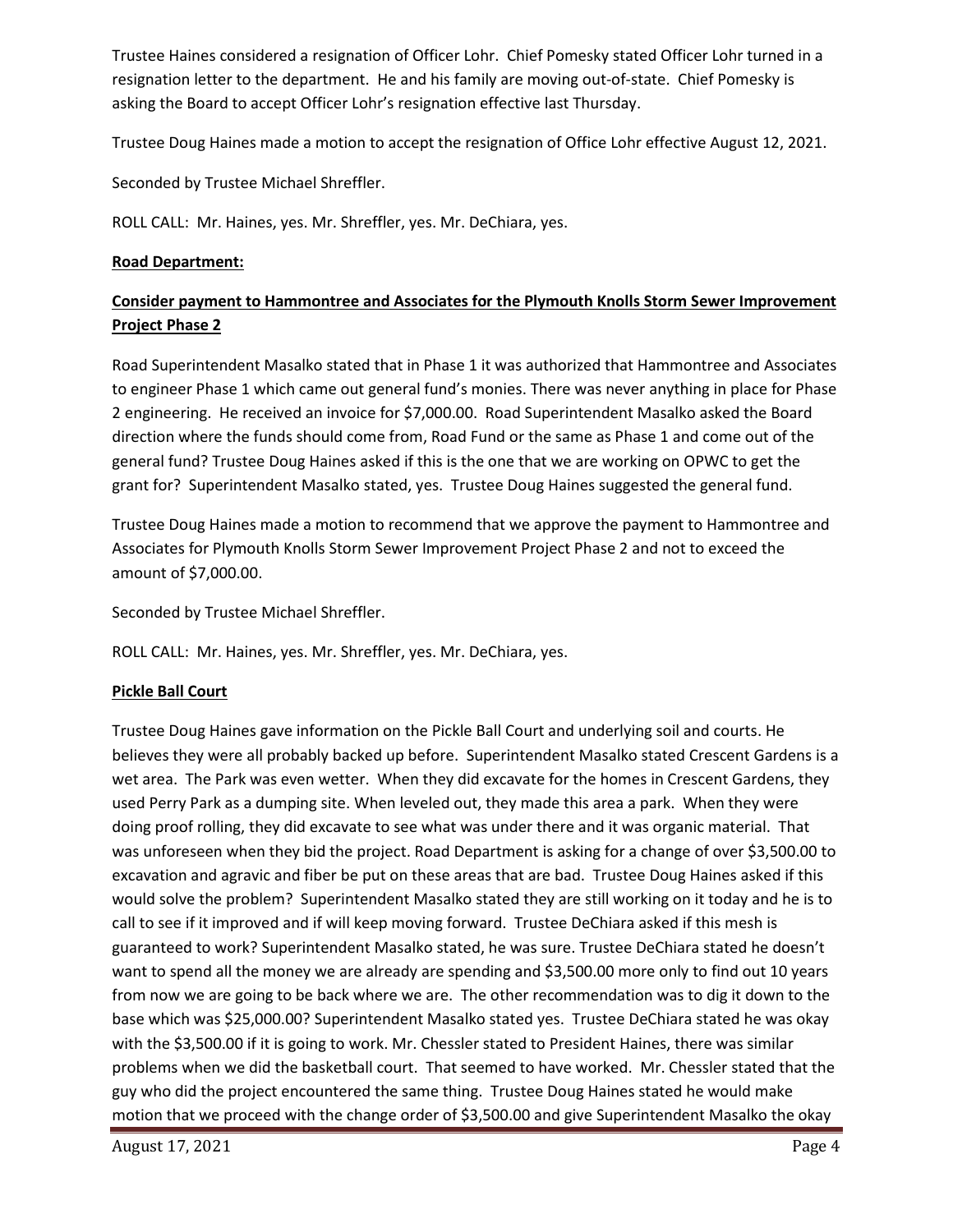to move forward with the 6 inches of agravic and fiber as long as we can get a guarantee of the workmanship. Superintendent Masalko stated awhile till they finish. Trustee Doug Haines asked if any other discuss.

Trustee Doug Haines stated he would make a motion again. I am going to recommend that we move forward with estimate agravic and fiber 6 inches with change order of \$3,500.00. Seconded by Trustee Michael Shreffler.

ROLL CALL: Mr. Haines, yes. Mr. Shreffler, yes. Mr. DeChiara, no.

## **OPWC Grant with the County**.

Trustee Doug Haines shared OPWC Grant allocation for the year 2022 on improvement of a road way and two culverts at Sippo Creek near Summerdale Park. Replace aging culverts and resurfacing Summerdale Ave to Marion Ave. He encouraged the Board to consider this allocation with the county engineer and to move forward with the OPWC projects. Our share of this \$13,000.00 is the county is 26% and Perry Township is given 74%. Superintendent Masalko stated this is going from 12<sup>th</sup> street to Marion will be surfaced at Summerdale. Trustee Doug Haines asked when will this project take place? Superintendent Masalko stated shortly after funding, he would assume spring.

Trustee Doug Haines made a motion that we approve the project OPWC Grant thru the County Engineers to replace 2 culverts at Sippo Creek near Summerdale Park and the resurfacing of Summerdale to Marion Avenue.

Seconded by Trustee Michael Shreffler.

ROLL CALL: Mr. Haines, yes. Mr. Shreffler, yes. Mr. DeChiara, yes.

### **Public Speaks:**

Tim Lewton stated lives at Sherwood Avenue and has lived in this township for 74 years. Allotment was a decent place and now it is falling apart. There is a 2-block area with 6 abandoned cars in their yards, cars parked on streets and actually one that the license plates expired in 2019. Duplex next to him and behind him that have mowed the yards but the weeds are high. Now getting ground hog problems and states nobody wants to do anything about it. There are three businesses within a block of his house that are being run out of their homes. One is a concrete business, he has his concrete trucks, concrete trailer and another truck on his property. There is a child care service in one of the duplexes. Up on the corner an auto repair business run on a part time basis. He thought we were not to have businesses in homes. Another thing that is an eye sore is Fasnacht Farm. Mr. Lewton states an opinion about the Tenant Farmer and not keeping the place up and Mr. Lewton has a copy of the lease. He was supposed to maintain that property. There is plastic from the green house laying on the ground for 2 years and covered with water, breeding mosquitos. He has mowed nothing. Coming down Jackson the grass is all grown over. Mr. Lewton has called the road department. The view is obstructed. Hope someone will do something. Car issue is a big thing. This is a police or road department issue. Trustee Doug Haines asked if he was seeing these things right on his road or side roads? Mr. Lewton stated this is within a 2 block radius. Trustee Haines stated we will do research on these issues.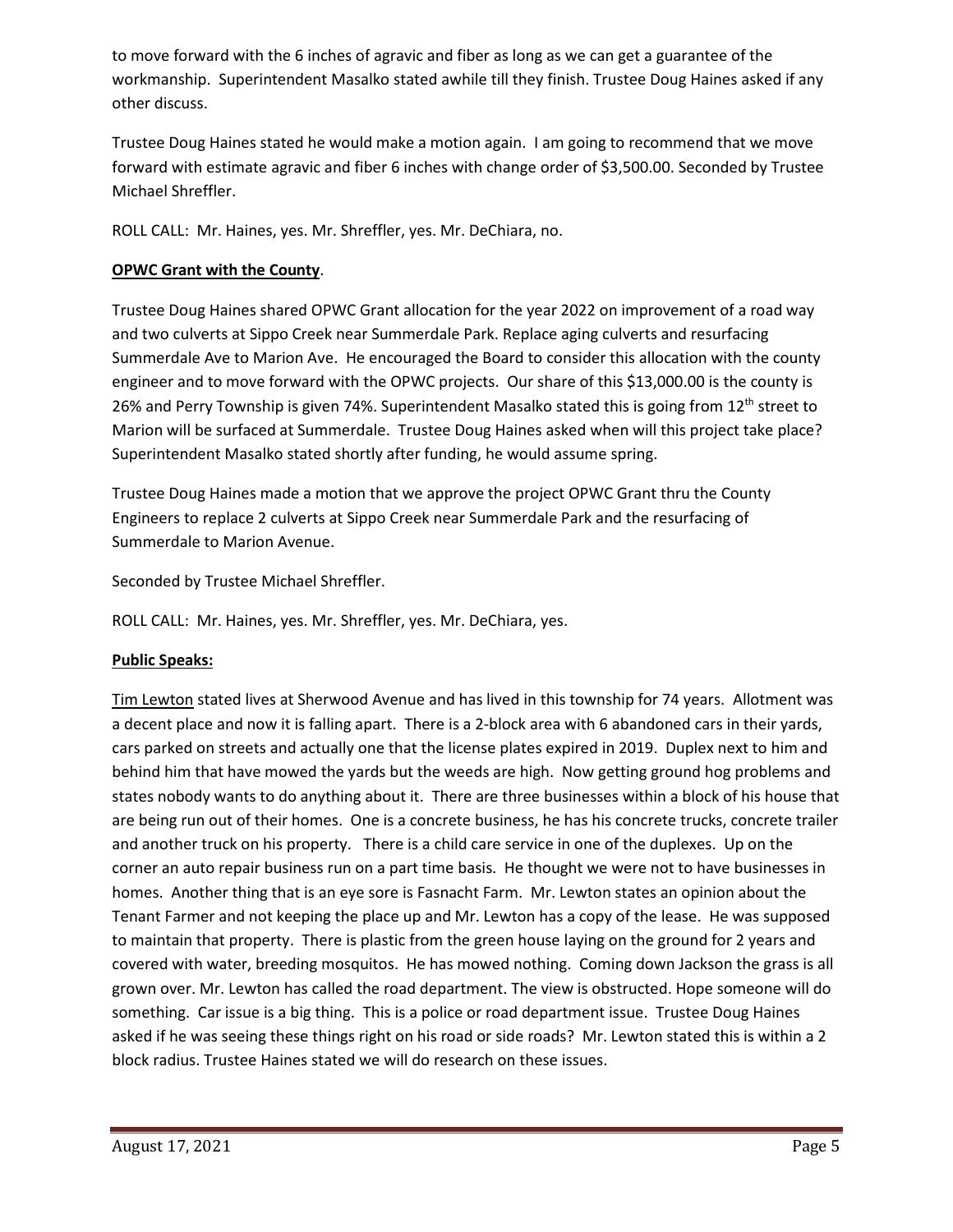Joe Mayo stated lives at 1036 Norwich NW, he is still waiting on information regarding flooding problem. He is trying to get that resolved and hasn't heard anything back. Trustee Doug Haines stated that this is an individual basis, only so much we can do. Joe Mayo also stated they are not homes they are businesses. Siffrin is a corporation a nonprofit corporation. Mr. Mayo stated pay no taxes and we should revoke allowance of being here. People that keep their homes up aren't getting the assistance from the township. The duplex behind me is a trust. That's not set up as neighbor policy. It's set up as a company to get a tax advantage. Trustee Doug Haines stated Siffrin is not doing anything out of home policy maintenance code. Mr. Mayo stated he is talking about putting in a larger drain at the drainage ditch. Enlarge that so that doesn't come down the hill. He has talked to lawyers. Mr. Mayo wants the Board to write these businesses a letter and tell them they need to do something. He has offered to pay for a drainage pipe. This has been going on for 5 years. Trustee Doug Haines asked if he has had Stark Soil out there? Joe Mayo stated yes. Trustee Doug Haines stated would be our ally on who we would address. Mr. Mayo stated if he talked neighbors about the situation, they would work out a solution. He has not seen anything from Siffrin. Trustee Doug Haines stated they pay real estate taxes. Joe Mayo stated "no they don't". Only \$48.00 a year is all they pay; no taxes and they have been here 20 years. Joe Mayo continues to state about the Siffrin driveway. Trustee Ralph DeChiara stated personally would like to have the law director investigate other jurisdiction on how they handle these situations and what our legal rights are.

Tim Blythe stated his address is 1996 Masters Point SE, Massillon, 44646. Saturday parents had their home busted into on 200 block of Pershing Ave. First, he wanted to thank the police for coming out, it obviously an invasion of privacy nobody likes to experience. The police gave him information that was very helpful. He checked out the house to see if we can find anything laying around the house and we went around all of the wonderful drug infested hotels in the area to see if we could find anything thrown on the ground. By midnight we were looking at a suspicious car four-five doors down. We are watching it, then the police came. The guy has a backpack on, he gives police false information who he is, where he is going and where he has been. He clearly was on some substance. He runs from police, they put him in police car. They admit he has warrants in two surrounding counties, picked him the Tuesday before, trying to steal Cali converters from cars. They know where he lives, Newport Avenue, the police went and looked in the windows. That was the only thing they had done. The man was driving on a flat tire. They let the guy go. Gave him a warning. At what point do we say we are doing an investigation. There was no arrest. Trustee Doug Haines asked Police Chief Pomesky if he could do some research on that. Mr. Blythe stated it was same shift of police officers. If we are not going to do anything we don't need a police department.

Jenn Miller stated her address of 4895 3<sup>rd</sup> NW Canton. She wanted to get an update on the roof at the farm house. Road Superintendent John Masalko stated there have been no bids. Jenn Miller asked about tours to see what it is like in the inside. Trustee Doug Haines stated Administrator Joyce Martin reached out to our insurance agency. Ms. Martin stated most importantly is safety. Risk Management has toured the house before and was not recommended at this time until an assessment could be done because of the hole in the roof. Trustee Haines stated there is no decision at this time to put on a roof. He also indicated there is restrictions in the deed of the farm and what we can do with it. There is a list of descendants that would have to sign off if we chose to do anything with the farm. The Board does not know where the descendants stand on improvements for the farm. Jenn stated the parks are terrible. Jenn is in favor of a park levy. Trustee Ralph DeChiara stated would like to make a separate Parks